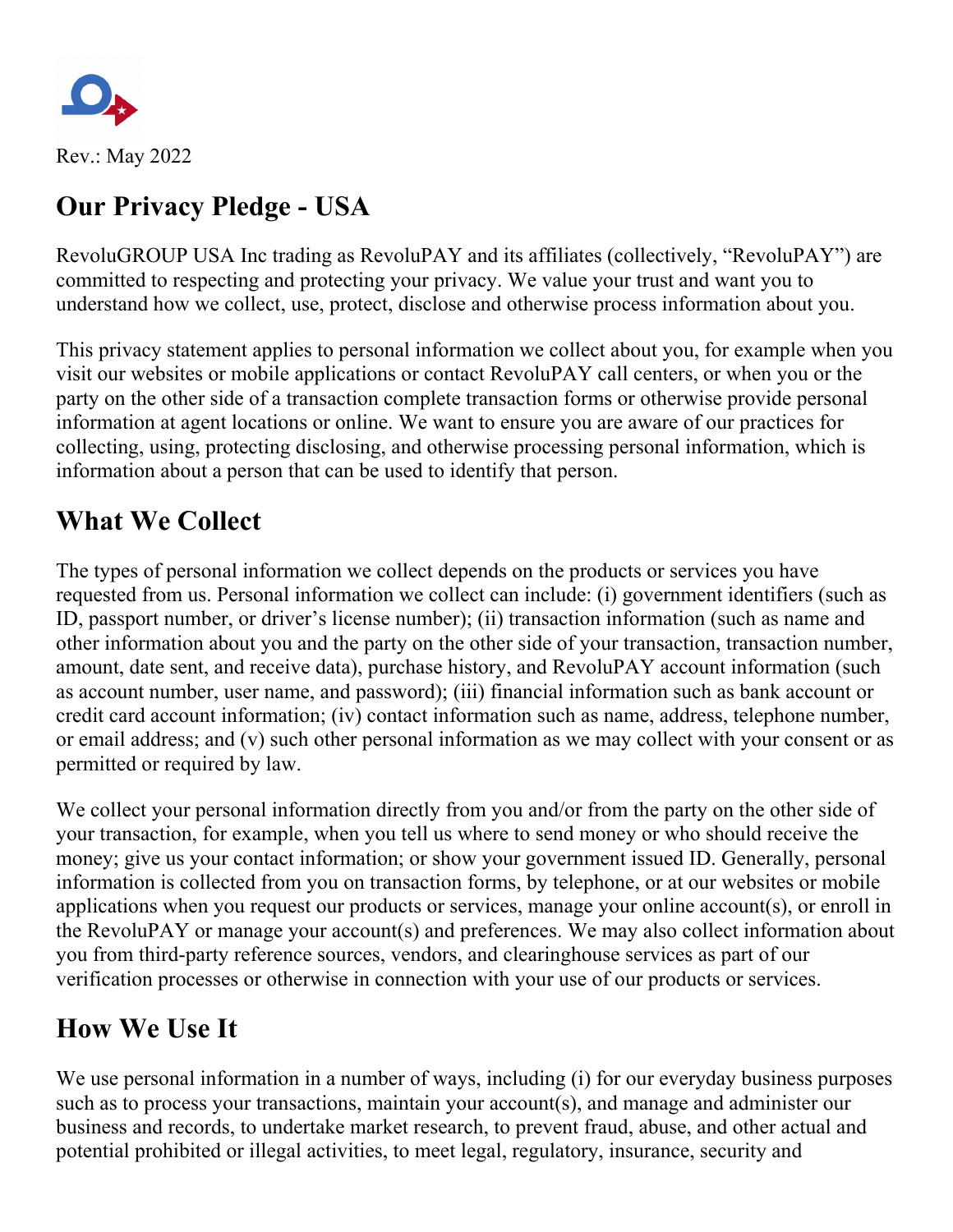

processing requirements, and to respond to court orders and legal investigations, or report to credit bureaus; (ii) for our marketing purposes such as to offer our or our agents' products and services to you, and to tailor offers, coupons, and incentives we believe may be of interest to you; (iii) for joint marketing with other financial companies; (iv) for our affiliates' everyday business purposes; (v) for our affiliates to market to you; (vi) for non-affiliates such as our agents to market to you; and (vii) otherwise with consent or as permitted or required by applicable law.

RevoluPAY may store personal information on databases in the United States or other countries for these purposes. As permitted by applicable law, we may merge personal information with public information or other information received from third-party sources to update contact information or to enhance demographic profiles. Personal information will be subject to the laws of the country in which it is located including lawful access requests by government authorities. The laws of these countries (which may include countries outside the European Economic Area) may not have similar data protection laws to the European Economic Area.

## **How We Disclose It**

We may disclose personal information, as described above, to our affiliates and/or our agents to assist us in our business activities for the uses described in "How We Use It", and for other purposes as permitted or required by applicable law and international conventions and treaties. Disclosures permitted or required by law and international conventions and treaties may include cooperation with criminal or government investigations, fraud prevention and detection, and responses to a court order or subpoena. RevoluPAY may be required to disclose your personal information to relevant national, state and local law enforcement authorities in the US and other countries, which law enforcement authorities may further disclose the information. If you are a receiver of a transaction, RevoluPAY may also disclose your personal information to the sender.

RevoluPAY may disclose some or all of the personal information to service providers for the purposes of processing requested transactions or to perform business support functions on our behalf, including marketing and similar services. Our agreements with these service providers, who may be located across the globe, contain confidentiality provisions and restrictions on using this information for any other purposes.

If RevoluPAY becomes involved in a proposed or actual merger, acquisition or any form of sale of some or all its assets, we may disclose personal information to third parties in connection with the evaluation of the transaction. The surviving company, or the acquiring company in the case of a sale of assets, would have access to personal information which would continue to be subject to this privacy statement.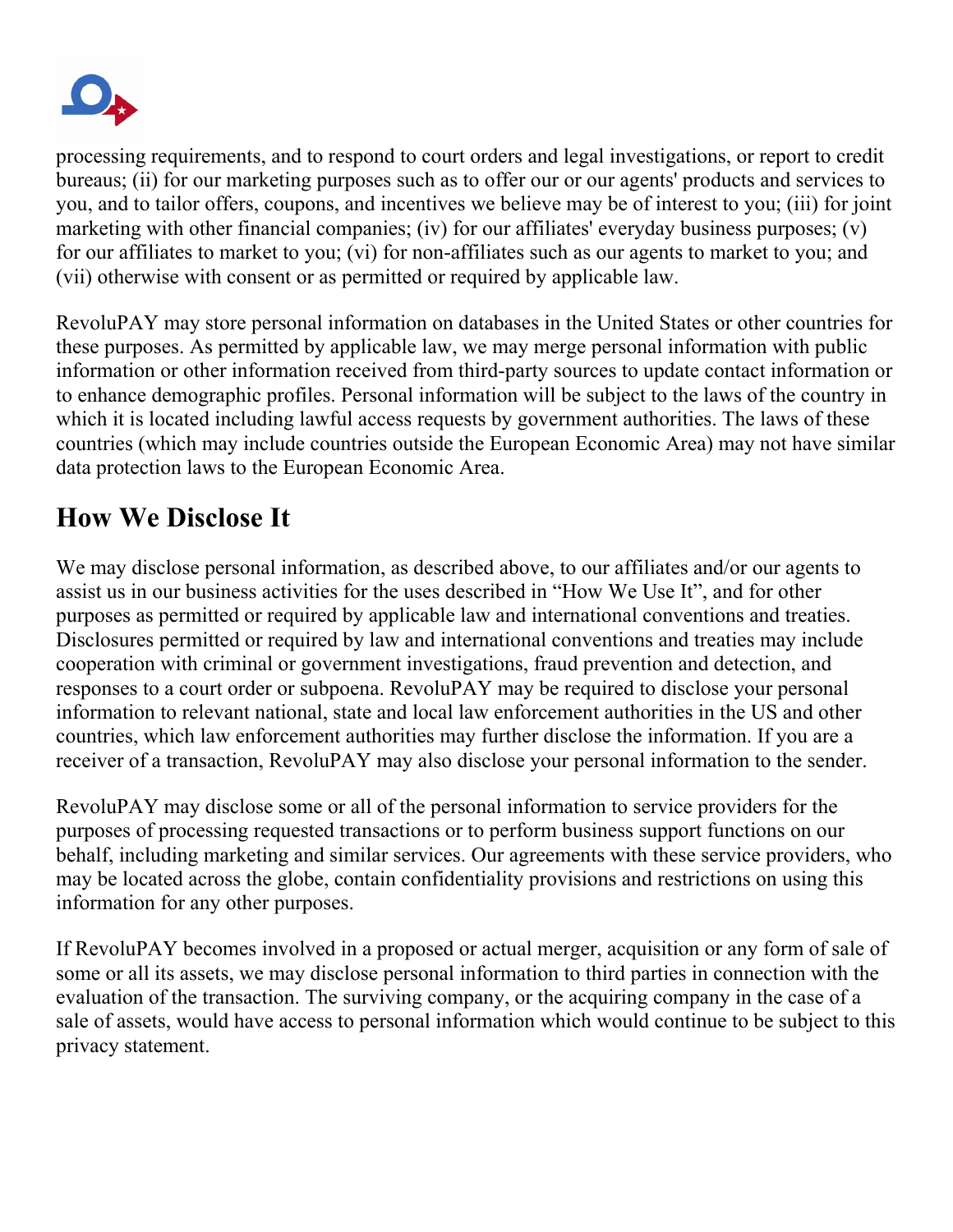

### **Choice and Consent**

RevoluPAY will not use, disclose or otherwise process personal information about you in ways incompatible with the ones described above without informing you and offering you a choice as provided for by applicable law. You may choose whether to receive direct marketing offers from RevoluPAY. To the extent that applicable law requires express consent or "opt-in" for the collection and use of certain types of personal information, RevoluPAY will maintain processes and procedures to ensure such information is collected with express consent. In any event, each promotional email message we send you will also contain instructions on how to unsubscribe.

When you provide us with personal information about a third party, you warrant that you have the consent of that individual to provide us that personal information.

You may withdraw your consent to our use and disclosure of personal information at any time, subject to contractual and legal restrictions. You may send an e-mail to [RevoluPAY Help Center,](https://revolupay.zendesk.com/hc/en-us) logon to our websites and update your account(s), or use one of the methods listed under "Contacting RevoluPAY". Note that if you withdraw your consent to certain uses of your personal information, we may no longer be able to provide certain of our products or services, including RevoluPAY membership and account usage. Note also that where we have provided or are providing services to you, your consent will be valid for so long as necessary to fulfill the purposes described in this privacy statement or otherwise at the time of collection, and you may not be permitted to withdraw consent to certain necessary uses and disclosures (for example, maintaining reasonable business and transaction records).

#### **Correctness and Access**

RevoluPAY wants to ensure that the information we collect and use about you is exact for its intended purpose and therefore we have processes to help maintain the accuracy of the personal information we collect. You can request access to your personal information or help us maintain accurate records by informing us of changes or modifications to your personal information by using one of the methods listed under "Contacting RevoluPAY". In addition, RevoluPAY users with an online account may logon to our websites and/or Apple and Android apps to review and correct information about them.

We will take reasonable steps to verify your identity before granting you access or enabling you to make corrections. RevoluPAY will retain personal information only for the time period needed for business purposes or as required by law and will securely destroy such information thereafter.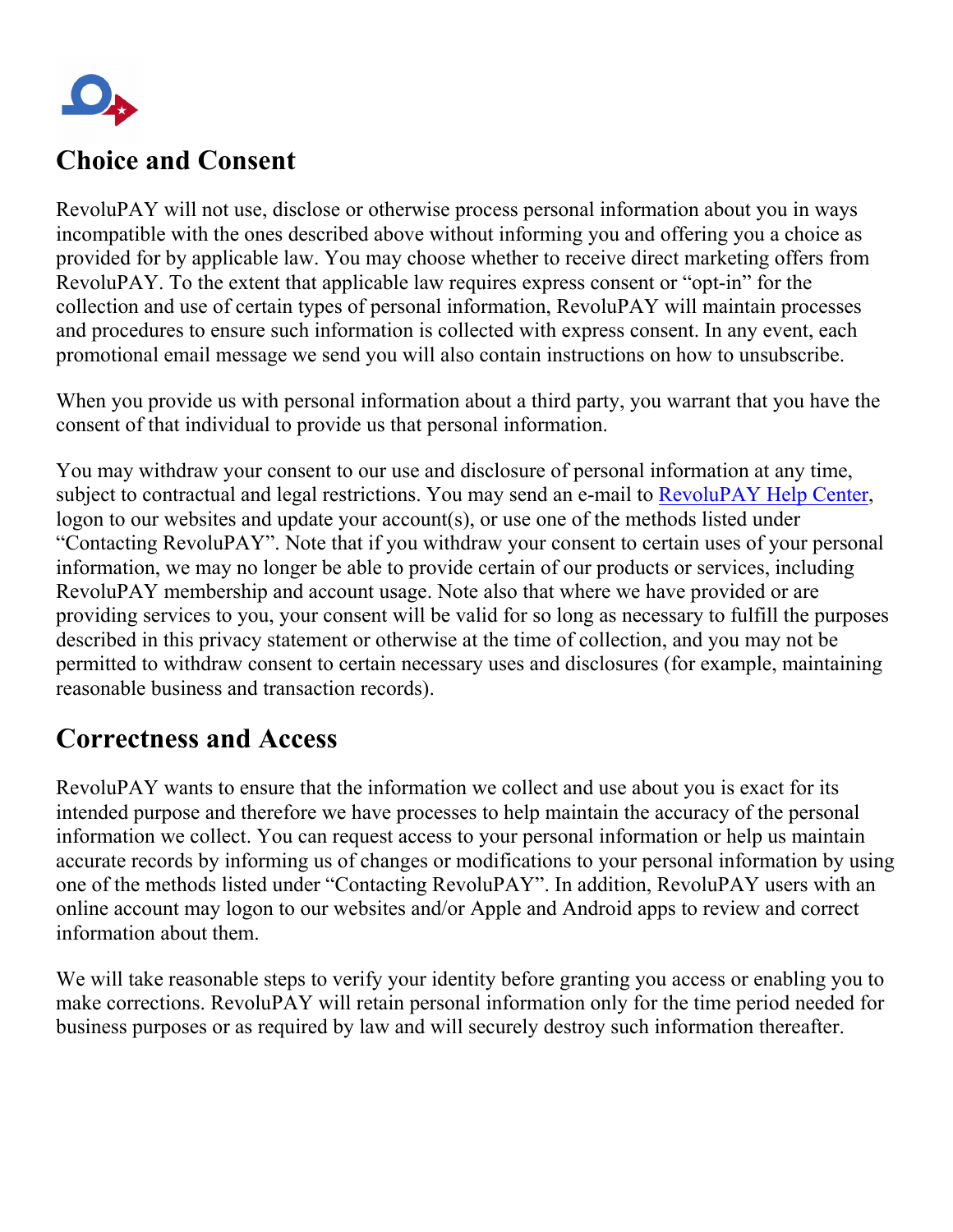# **Data Security**

RevoluPAY uses physical, technical, and administrative security measures to protect against loss, misuse, and alteration of personal information under our control. RevoluPAY uses industrystandard practices and security measures to safeguard such personal information we collect.

Access to personal information is restricted to employees and service providers who need to have access to that information as described in this privacy statement, in accordance with applicable laws. Our service providers are required to observe standards for the security, collection, use, and sharing of personal information, and to comply with applicable law.

# **Preventing Identity Theft**

Please do not send confidential personal information such as passport numbers, government identification numbers, or account numbers to RevoluPAY via an unsecured email message. You may send personal confidential information to RevoluPAY via posted mail, phone, or using the ["RevoluPAY Help Center"](https://revolupay.zendesk.com/hc/en-us) link available on our website. Do not be misled by emails that appear to be from us and ask for personal information. If you receive a suspicious email requesting your personal information, please forward the message immediately to [RevoluPAY Help Center.](https://revolupay.zendesk.com/hc/en-us) To learn more about preventing fraud, visit the [RevoluPAY Help Center.](https://revolupay.zendesk.com/hc/en-us)

### **Browsing**

When you use our websites, we automatically collect certain standard technical information. Examples of this standard type of information include the type of Internet browser you use, the files you requested, the domain name and country from which you request information. We use this type of technical information to improve our website, to make our website function correctly, and to better understand how visitors use our website. As part of our efforts to protect consumers from fraud, this information is also used to authenticate users to the website, if necessary.

### **Cookies**

Please see [Cookie Policy](https://www.revolupay.es/privacy)

# **External Websites**

Our websites may be linked to or from third-party websites. RevoluPAY is not responsible for the content or privacy practices of websites that are linked to or from our websites.